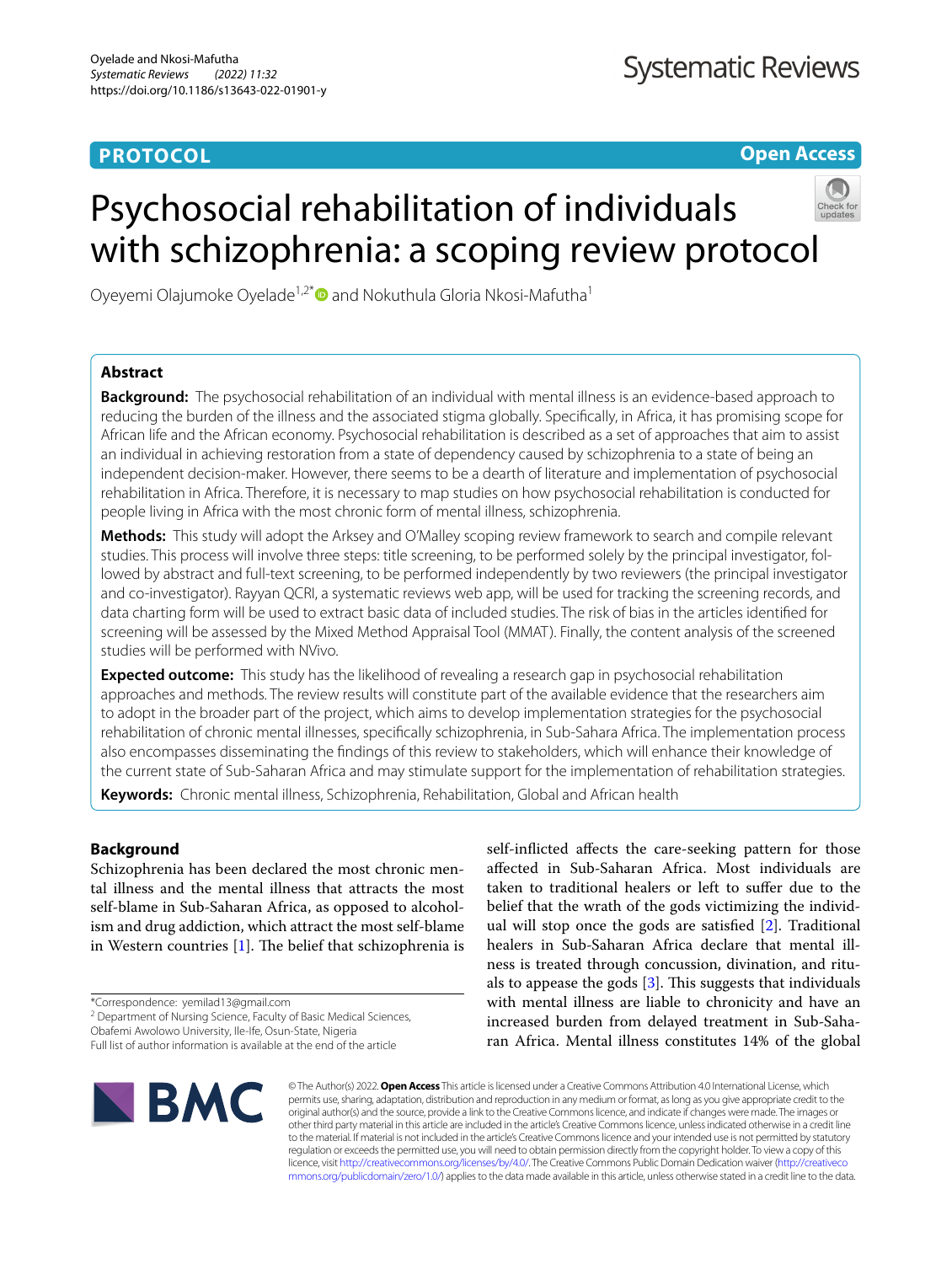burden of disease and 30% of the burden of non-communicable diseases [[4,](#page-7-3) [5](#page-7-4)], with schizophrenia being the most chronic form of the illness, contributing to approximately 7% of the global burden  $[6]$  $[6]$ . However, there is a dearth of resources for estimating the burden of schizophrenia in Sub-Saharan Africa. The global burden of mental illness is considered signifcant since it has the highest rate of disabling efect (regarding low or no productivity) on individuals globally [\[7](#page-7-6), [8\]](#page-7-7). Specifcally, in Africa, mental illness accounts for 18% of a life lived with disability [\[9](#page-7-8)]. If an individual has a mental illness for 10 years, the person will be utterly dependent for 730 days (2 years) of his/ her life. Moreover, there is a 40–60% chance of premature death in people with schizophrenia [\[10](#page-7-9)].

The disabling effect of schizophrenia not only affects individuals but also afects their families and health practitioners. The burden on families stems from monitoring the patient's hygiene, the use of medication, comportment at social gatherings, follow-up with health care providers, and the need to deal with mood, cognitive and behavioural changes  $[11–13]$  $[11–13]$  $[11–13]$ . The burden of care on families with schizophrenia causes emotional distress in family members and increases their chances of also developing schizophrenia or other forms of mental illness [[14](#page-8-0)]. Specifcally, in Africa, the family burden is compounded by family labelling, besides the delayed treatment reducing the speed of recovery. In addition, members of the community segregate families of individuals with schizophrenia by refusing to allow them to live within their neighbourhood [[15\]](#page-8-1).

Additionally, community members refuse to enter into marital relationships with the siblings of individuals with schizophrenia even when those siblings do not have the ailment  $[16]$  $[16]$  $[16]$ . This implies that individuals with schizophrenia and their families have little or no chance of living within the community or getting married and procreating in Sub-Saharan Africa. This might also be responsible for locking them indoors and being secretive about having a relative with schizophrenia [\[17](#page-8-3)]. According to Orjiakor and colleagues, societal behaviour towards individuals with schizophrenia causes challenges with social interpretation and violence in Sub-Saharan Africa, which constitutes another burden [[18\]](#page-8-4).

The burden of schizophrenia on health practitioners is related to the scarcity of human resources, which the World Health Organization [\[19](#page-8-5)] has declared as an important requirement for quality care in mental health. Health practitioners engage in diverse methods to achieve recovery. These methods involve pharmacological (antipsychotics) and non-pharmacological (family therapy, individual therapy, group therapy, physical therapy, and occupational therapy) methods, but these methods alone do not reduce the burden  $[20-23]$  $[20-23]$ . The World Health Organization recommends psychosocial reha-bilitation [\[24\]](#page-8-8), for reducing the burden of mental illness. Psychosocial rehabilitation (PSR) is described as a set of approaches that aim to assist an individual in achieving restoration from a state of dependency caused by schizophrenia to a state of being an independent decisionmaker [[25](#page-8-9), [26](#page-8-10)]. It encompasses promoting quality of life. It is considered the most signifcant health care action for facilitating and sustaining the recovery of persons with mental illness, including schizophrenia [[27](#page-8-11), [28\]](#page-8-12). PSR promotes the holistic view of the person by providing vocational, educational, residential, social/recreational and personal adjustment services [\[29](#page-8-13), [30](#page-8-14)].

Evidence from global research shows that over 200 (251–261) mental illness disability-adjusted life years (DALYs p.a./1 million pop.) may be averted through psychosocial rehabilitation interventions compared with 149–160 DALYs averted through medication alone [\[7](#page-7-6), [9,](#page-7-8) [19](#page-8-5), [31\]](#page-8-15). Specifcally, the World Health Organization emphasizes that PSR should be contextually relevant for practice in each country [[24\]](#page-8-8). Despite the available evidence about the efectiveness of PSR, there seems to be a dearth of PSR implementation in Sub-Saharan Africa [[26,](#page-8-10) [28](#page-8-12), [32\]](#page-8-16). Global studies reveal that only two African countries (Botswana and South Africa) have the standard psychosocial rehabilitation practice guide [[19](#page-8-5), [33](#page-8-17)]. Additionally, through the Mental Health Action Plan 2013–2020, the World Health Organization has declared a need for increased service coverage through integrated and responsive rehabilitation [\[19\]](#page-8-5). Over the decades, high-income countries have managed to implement context-specifc psychosocial rehabilitation. However, Sub-Saharan African countries still struggle with the implementation of rehabilitation for individuals with schizophrenia. The struggle is defined as a lack of literature, scientifc know-how and implementation of psychosocial rehabilitation in Africa [\[26](#page-8-10), [28,](#page-8-12) [32](#page-8-16)]. However, some studies reveal that some countries in Sub-Saharan Africa engage in rehabilitation despite the identifed limitation [[26,](#page-8-10) [28](#page-8-12), [32\]](#page-8-16).

PSR implementation in high-income countries has led to status disclosure, reduced institutionalization, selfawareness, increased productivity and reduced stigma. This result was contrary to experiences of Sub-Saharan African countries of labelling and intense stigmatization  $[34, 35]$  $[34, 35]$  $[34, 35]$  $[34, 35]$ . This study intends to scope and review the available evidence of rehabilitation in Sub-Saharan Africa as a frst step to assessing practice strategies geared towards instituting scientifc implementation strategies at a broader scope of this study. Though there are systematic reviews on rehabilitation in Sub-Saharan Africa, their focus was on policy implementation and economic burden warranting rehabilitation and not how it is done,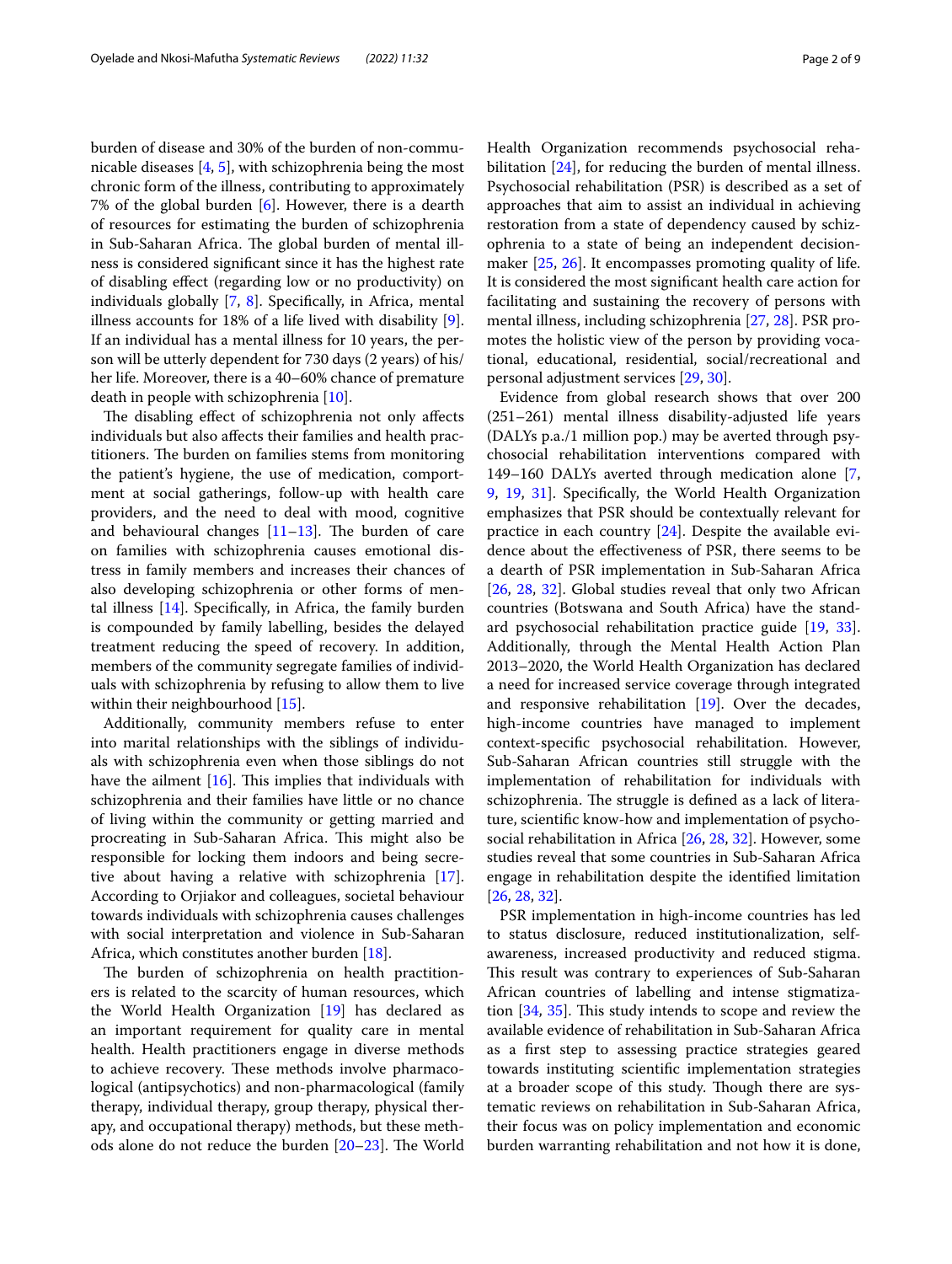which is what this study purposed to do [[22,](#page-8-20) [36](#page-8-21)[–38](#page-8-22)]. Also, the available reviews from western countries were not solely focused on Sub-Saharan Africa, and their focus was on access and availability of rehabilitation strategies and not how it is done [[23,](#page-8-7) [39](#page-8-23)[–41\]](#page-8-24).

## **Review objectives**

The objectives of the scoping review are as follows:

- To explore the existing evidence on psychosocial rehabilitation of schizophrenia and its approaches in Sub-Saharan Africa
- To examine the opportunities available to individuals with schizophrenia and the outcomes of studies or exposure to the available opportunities in Sub-Saharan Africa
- To refne future PSR research questions, to fll gaps in evidence on rehabilitation research in Sub-Saharan Africa

## **Methods**

## **Design**

The protocol is for a scoping review of studies on the PSR of individuals with schizophrenia in Sub-Saharan Africa. The review will be guided by the Arksey and O'Malley framework  $[42]$  $[42]$ . This framework involves the following sequence:

- 1. Setting the research question
- 2. Identifying the relevant studies
- 3. Selection of studies

4. Data charting

5. Collation, summary generation and report writing

## **Setting the review question**

The review is underpinned by the following question: what work has been done in the psychosocial rehabilitation of people living with schizophrenia in Sub-Saharan Africa?

The sub-questions are as follows:

- What is the existing evidence on the psychosocial rehabilitation of schizophrenia and its approaches in Sub-Saharan Africa?
- What was the expressed goal of the individuals with schizophrenia in Sub-Saharan Africa, and what difference did participating in rehabilitation make in their life generally and specifcally in the achievement of their life goal?
- What are the existing gaps in psychosocial rehabilitation research in South Sahara, Africa?

# **Identifcation of the relevant studies** *Search for the relevant studies*

Primary data (from published and unpublished studies) that address the research question will be identifed for possible review. The searches for published literature will be performed using the LibGuides online bibliography and ten databases (the listed databases (PubMed, Scopus and Sabinet) and selected databases under the listed platforms, ProQuest (PsycINFO (Psychological Information),

<span id="page-2-0"></span>

|  | <b>Table 1</b> PCC framework |  |
|--|------------------------------|--|
|--|------------------------------|--|

| Criteria   | <b>Determinants</b>                                         |                                                                                                                                                                                                                                                                                                                                                                                                                                                                                                                                                    |                                               |
|------------|-------------------------------------------------------------|----------------------------------------------------------------------------------------------------------------------------------------------------------------------------------------------------------------------------------------------------------------------------------------------------------------------------------------------------------------------------------------------------------------------------------------------------------------------------------------------------------------------------------------------------|-----------------------------------------------|
|            | Main concept                                                | Alternate keywords                                                                                                                                                                                                                                                                                                                                                                                                                                                                                                                                 | <b>Subject headings</b>                       |
| Population | Schizophrenia (individuals<br>with schizophrenic disorders) | Chronic mental illness OR chronic psychiatric illness OR chronic insanity OR<br>chronic mental disorder OR dementia praecox OR Schizophrenic psychosis<br>OR schizophrenic disorder OR schizophreniform disorder OR schizoaffective<br>disorder                                                                                                                                                                                                                                                                                                    | Individuals with schizo-<br>phrenia disorders |
| Concept    | Rehabilitation                                              | Productivity OR re-integration OR reformation OR rehabilitation OR recovery<br>functioning OR halfway housing OR re-establishment OR occupational skills<br>OR vocational skills OR independent living skills OR reclamation OR improve-<br>ment                                                                                                                                                                                                                                                                                                   | Psychosocial rehabilitation                   |
| Context    | Sub-Saharan Africa                                          | Sahara Africa OR Black Africa OR southern Africa OR Africa OR south of the<br>Sahara OR Africa OR developing countries OR low economies countries OR<br>third world countries OR<br>low income countries                                                                                                                                                                                                                                                                                                                                           | Africa                                        |
|            | Sub-Saharan African countries                               | Angola, Benin, Botswana, Burkina Faso, Burundi, Cabo Verde, Cameroon, Cen-<br>tral African Republic, Chad, Comoros, Congo, Dem. Rep., Congo, Rep., Cote<br>d'Ivoire, Equatorial Guinea, Eritrea, Eswatini, Ethiopia, Gabon, Gambia, Ghana,<br>Guinea, Guinea-Bissau, Kenya, Lesotho, Liberia, Madagascar, Malawi, Mali,<br>Mauritania, Mauritius, Mozambique, Namibia, Niger, Nigeria, Rwanda, Sao<br>Tome and Principe, Senegal, Seychelles, Sierra Leone, Somalia, South Africa,<br>South Sudan, Sudan, Tanzania, Togo, Uganda, Zambia, Zimbabwe | Sub-Saharan Africa                            |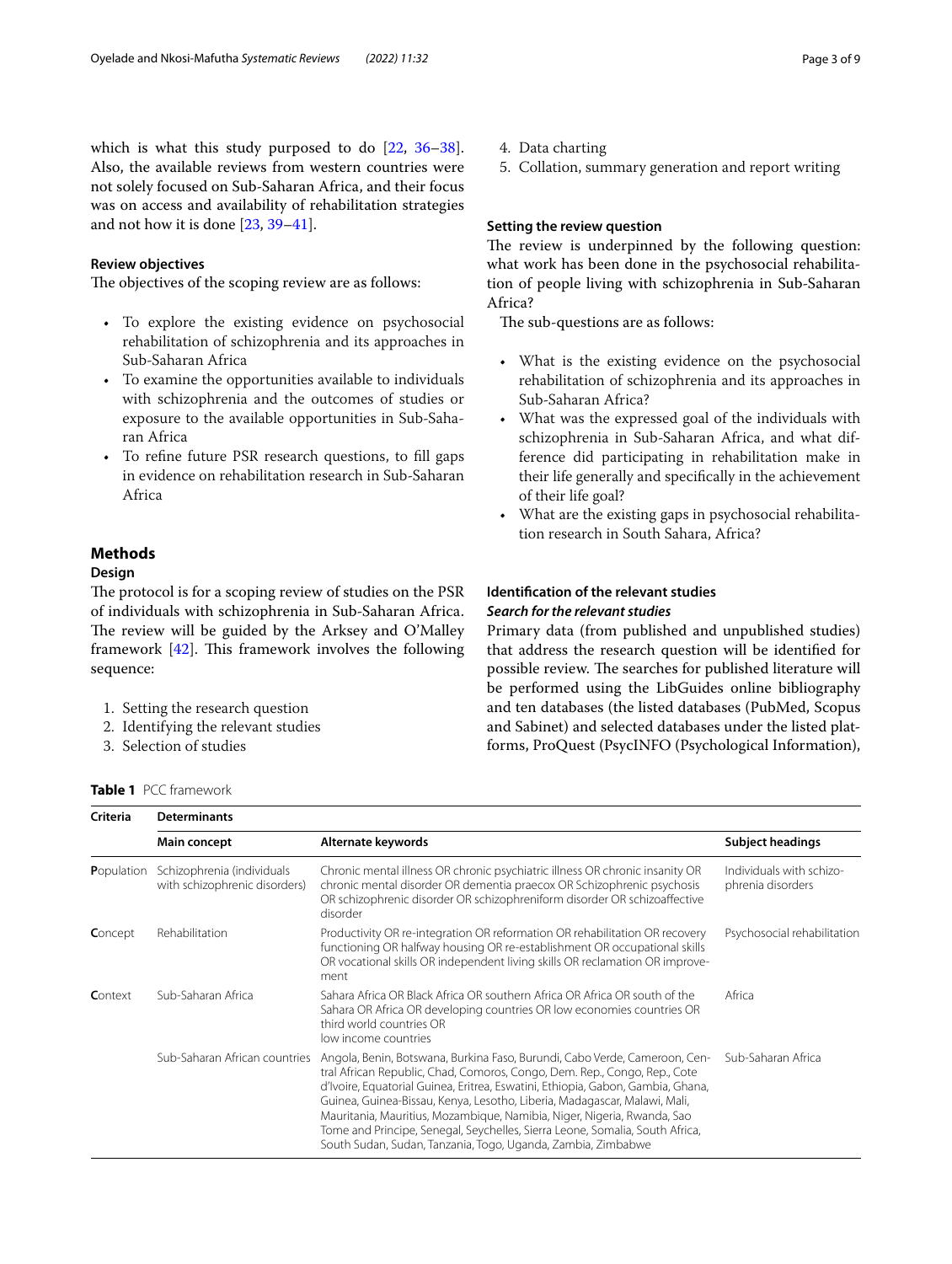| Date of search   | Keywords                                           | Database | Publication retrieved | Link                                                                                               | Search terms                                                                                                                                                                                                                                                                                                                                                                                                                                                                                                                                                                                                                                                                                                                                                                                                                                                                                                                                                                                                                                                                                                                                                                                                                                                                                                                                                                                                                                                                                                                                                                                                                              |
|------------------|----------------------------------------------------|----------|-----------------------|----------------------------------------------------------------------------------------------------|-------------------------------------------------------------------------------------------------------------------------------------------------------------------------------------------------------------------------------------------------------------------------------------------------------------------------------------------------------------------------------------------------------------------------------------------------------------------------------------------------------------------------------------------------------------------------------------------------------------------------------------------------------------------------------------------------------------------------------------------------------------------------------------------------------------------------------------------------------------------------------------------------------------------------------------------------------------------------------------------------------------------------------------------------------------------------------------------------------------------------------------------------------------------------------------------------------------------------------------------------------------------------------------------------------------------------------------------------------------------------------------------------------------------------------------------------------------------------------------------------------------------------------------------------------------------------------------------------------------------------------------------|
| 03 November 2021 | Schizophrenia AND Rehabilitation AND<br>Sub-Sahara | PubMed   | 618                   | https://pubmed.ncbi.nlm.nih.gov/?term=<br>longquery54edd454fcf4884e7dcc&filter=<br>dates.2000-2021 | OR "South Sudan*" OR Sudan* OR Tanzania* OR<br>Mauritius* OR Mozambique* OR Namibia * OR<br>Niger* OR Nigeria* OR Rwanda* OR "Sao Tome<br>productivity OR re-integration OR reformation<br>"Sierra Leone*" OR Somalia* OR "South Africa*"<br>OR "halfway housing" OR re-establishment OR<br>African Republic*"OR Chad* OR Comoros* OR<br>Congo * OR "Democratic Republic of Congo*"<br>and Principe*"OR Senegal*OR Seychelles* OR<br>Guinea*" OR Eritrea* OR Swaziland* OR Ethio-<br>"independent living skills" OR reclamation OR<br>income countries" OR Angola* OR Benin* OR<br>OR "Republic of Cote d'Ivoire*" OR "Equatorial<br>OR "Cabo Verde*" OR Cameroon* OR "Central<br>countries" OR "third world countries" OR "low<br>"Black Africa" OR "southern Africa" OR "Sahara<br>"occupational skills" OR "vocational skills" OR<br>Africa" OR Africa OR "south of the Sahara" OR<br>mprovement) AND ("Sub-Sahara Africa" OR<br>* OR Lesotho* OR Liberia* OR Madagascar*<br>OR rehabilitation OR"recovery functioning"<br>Botswana* OR "Burkina Faso*" OR Burundi*<br>developing countries" OR"low economies<br>OR Guinea* OR "Guinea-Bissau *" OR Kenya<br>Togo* OR Uganda* OR Zambia* OR Zimba-<br>pia * OR Gabon * OR Gambia * OR Ghana*<br>OR "chronic psychiatric illness" OR "chronic<br>oraecox" OR "Schizophrenic psychosis" OR<br>"schizophreniform disorder" OR " schizoaf-<br>(schizophrenia OR "chronic mental illness"<br>insanity"OR"chronic mental disorder"OR<br>OR Malawi * OR Mali* OR Mauritania* OR<br>fective disorder") AND (rehabilitation OR<br>'Schizophrenic disorders'' OR "dementia<br>bwe <sup>*</sup> ) |

<span id="page-3-0"></span>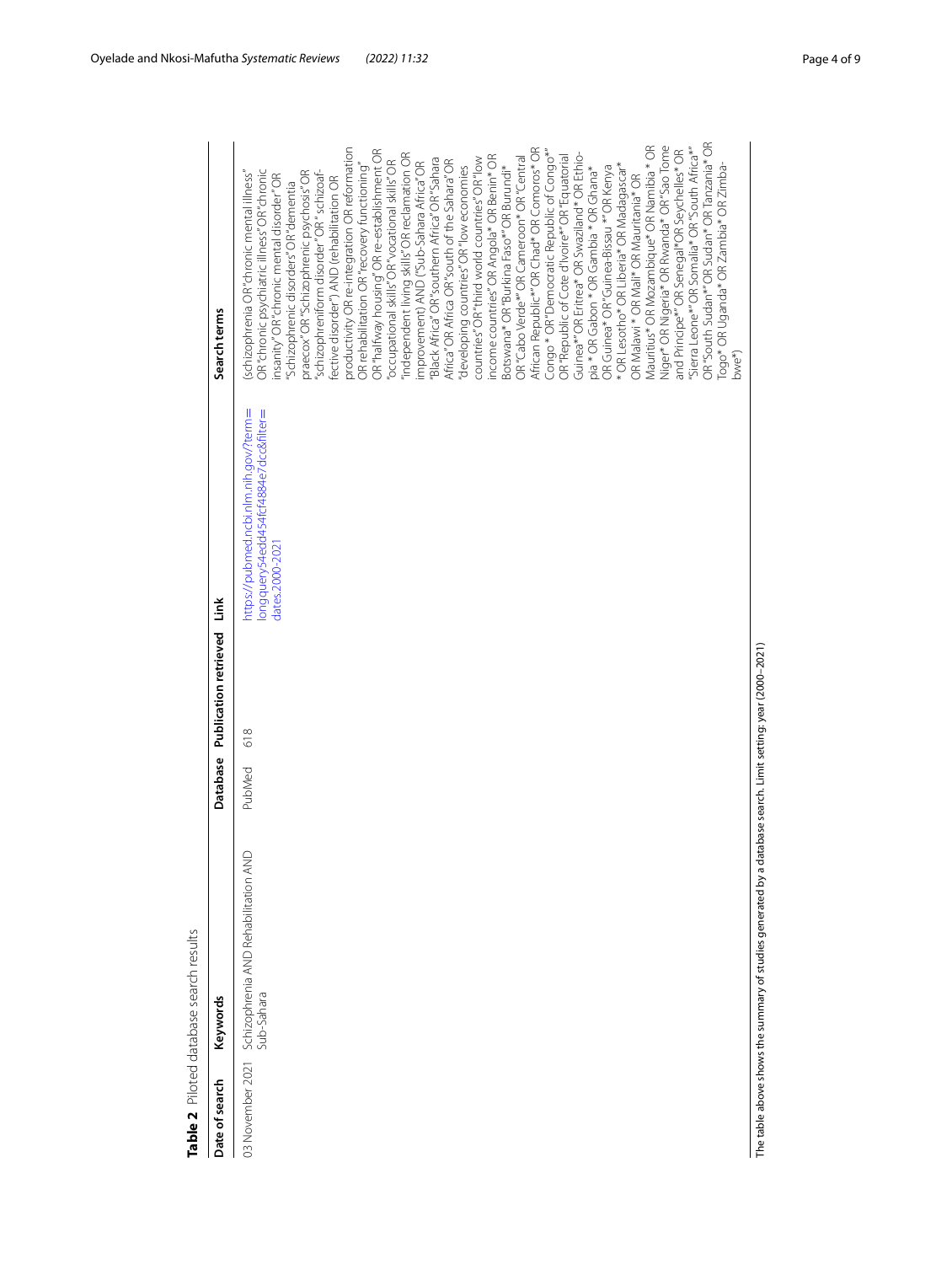<span id="page-4-1"></span>**Table 3** Electronic records of the titles screened

| Keyword | Database used | Number of studies retrieved |
|---------|---------------|-----------------------------|
|         |               |                             |

Embase, Medline) and EbscoHost (Academic Search Complete, ERIC, Health Source, Psychology and Behavioral Sciences Collection) will be consulted. The following sites will also be consulted for unpublished literature: Google, Google Scholar, African Journals Online, and HINARI. In addition to the electronic search of databases, the search approach will include checking the references of included studies and related reviews and contacting experts in searching grey literature sources such as conference proceedings. The search terms will include psychosocial rehabilitation AND rehabilitation AND schizophrenia AND Sub-Saharan Africa. Three library experts from three diferent countries were consulted. One was a medical school librarian, and two were librarians from schools of public health to guide search terms for "schizophrenia", "rehabilitation" and "Sub-Saharan Africa" (the full list of variations on the search strategy is available in the search sample below). According to reports of library experts, schizophrenia can also be conceptualized as a chronic mental illness, while rehabilitation is conceptualized as productivity. In alternate words, Sub-Saharan Africa is also regarded as Black Africa. The variant terms will also be considered in the study. Duplicates will be removed, and the eligibility criteria will be applied to select studies that will be reviewed in the study.

## *Relevant studies search guide (population concept and context (PCC))*

The 2015 study population concept and context (PCC) scoping review framework by Arksey and O'Malley, shown in Table [1](#page-2-0), will be used to determine the potentially relevant studies for inclusion in the review.

### **Selection of studies**

## *Eligibility criteria (inclusion and exclusion)*

A specifc duration will guide the search strategy for this review, and studies before 2000 will not be considered for review because the global advocacy of the mental health burden and rehabilitation started in 2000 [\[24](#page-8-8)]. Specifcally, studies from 2000–2021 will be included. Studies that are not available through the South African inter-university library system will be searched with the assistance of the librarians of the Consortium for Advanced Research Training in Africa (CARTA) and African Population and Health Research Center (APHRC). In addition, the abstract and other available information on studies not available within all these possible facilities will be considered. The context of the studies will also be considered, and studies generated outside Sub-Saharan Africa will be excluded. There will be no language barrier in study selection as both studies are written in English, and other languages will be included. However, there may be a tendency to misinterpret studies written in other languages, but direct and reverse translation will be arranged from institutionally recognized language expect to avoid misinterpretation. Also, the journals will be consulted to inquire if translated copies are available.

#### *Searching and screening*

This stage comprises three phases. The first phase is the search stage which consists of 1) developing and refning a search in one database, 2) translating the search to all the other databases and 3) importing/gathering the results in software (Endnote) to remove duplicates. The second and the third phases are the screening phases which involve a title, abstract and full article screening using Rayyan QCRI, a systematic reviews web app, for screening and tracking the screening records.

Phase 1: This phase is operationalized in this protocol as pilot testing. Existing reviews on schizophrenia and psychosocial rehabilitation were consulted to elaborate the searches for each concept, and the fndings are presented in Table [2.](#page-3-0) In addition, the search terms were piloted as indicated in Table [2](#page-3-0) to ascertain the appropriateness of the search terms. The PubMed search will be translated to all databases in the full review, and Rayyan QCRI will be used to keep a record of studies retrieved.

Phase 2: This involves the title screening of the studies from each database. The keywords with the variant search terms as displayed in Table [2](#page-3-0) will be input into

<span id="page-4-0"></span>

|  |  | Table 4 Abstract screening table |  |
|--|--|----------------------------------|--|
|--|--|----------------------------------|--|

|  | S/N Author and date Is the study from<br>Sub-Sahara<br>Africa? | Does the<br>study include<br>individuals with<br>schizophrenia? | Does the<br>study include<br>psychosocial<br>rehabilitation? | Initial of the<br>screener | <b>Report of</b><br>screener A | <b>Report of screener</b> |
|--|----------------------------------------------------------------|-----------------------------------------------------------------|--------------------------------------------------------------|----------------------------|--------------------------------|---------------------------|
|  | Yes or no                                                      | Yes or no                                                       | Yes or no                                                    |                            |                                |                           |

The eligibility for inclusion of studies with screened abstract will be to have at least two "yes"(es) in any of the three sections that bear "yes" or "no" responses under abstract screening as shown in Table [4](#page-4-0)*.*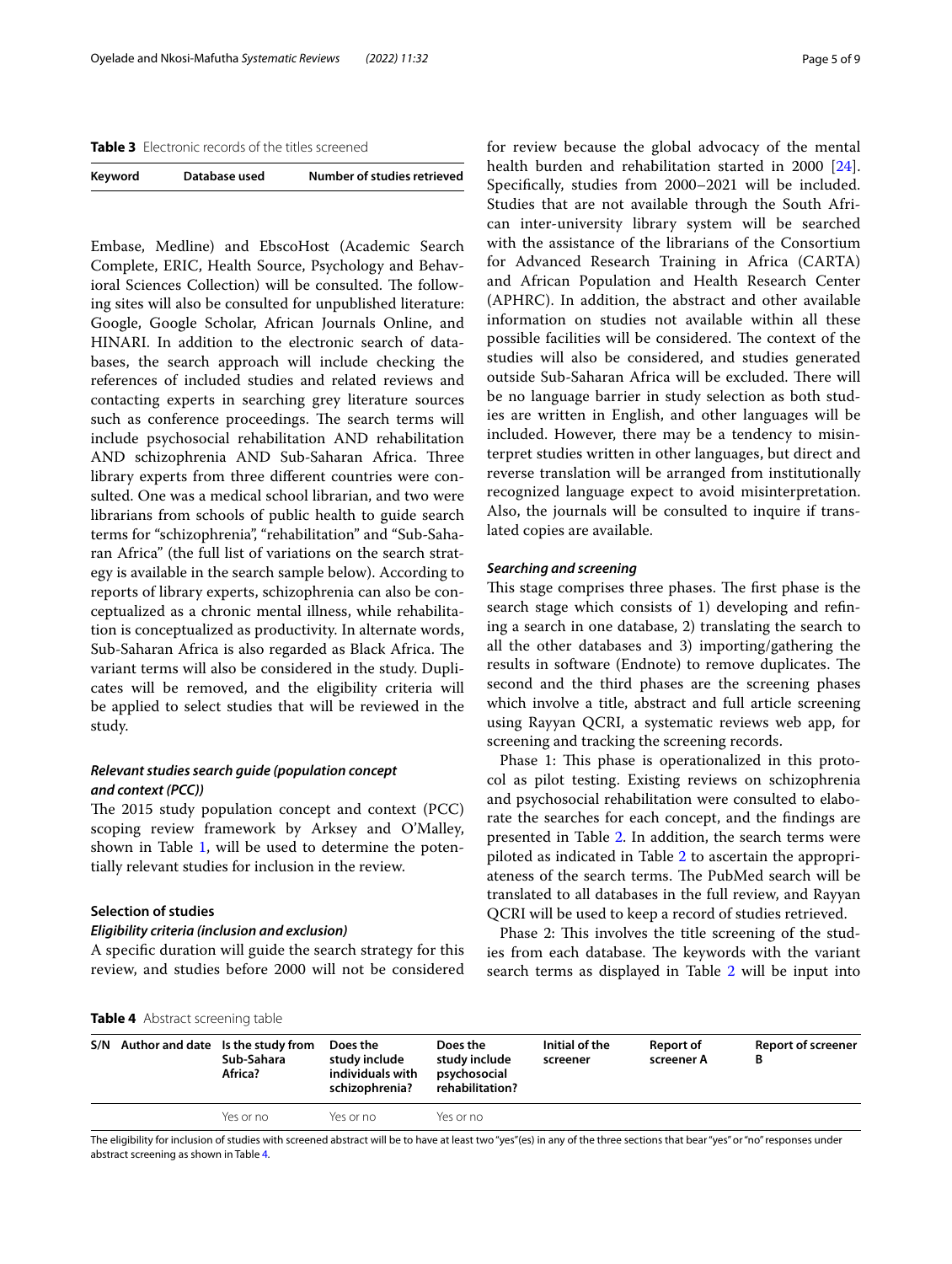<span id="page-5-0"></span>

| <b></b><br>; |
|--------------|
| j            |
|              |
| n            |

| Table 5 Full article screening table                                      |                                                                                                                                                       |                                                                                   |                                                                                 |                                                                                   |                          |
|---------------------------------------------------------------------------|-------------------------------------------------------------------------------------------------------------------------------------------------------|-----------------------------------------------------------------------------------|---------------------------------------------------------------------------------|-----------------------------------------------------------------------------------|--------------------------|
|                                                                           | S/N Author and date Study title Are there formal or informal What is/are the study<br>in the<br>tation?<br>personnel involved<br>process of rehabilit | setting(s)?                                                                       | Vhat is/are the pattern(s)<br>of communication in the<br>ehabilitation setting? | feedback on the effectiveness<br>Does the study include<br>of the rehabilitation? | Initials of the screener |
|                                                                           | Yes or no to informal personnel                                                                                                                       |                                                                                   |                                                                                 | Yes or no                                                                         |                          |
| The eligibility of an article for inclusion will be to have a "yes" in ar |                                                                                                                                                       | iny of the two columns that require "yes" or "no" responses, as shown in Table 5. |                                                                                 |                                                                                   |                          |

The eligibility of an article for inclusion will be to have a "yes" in any of the two columns that require "yes" or "no" responses, as shown in Table 5.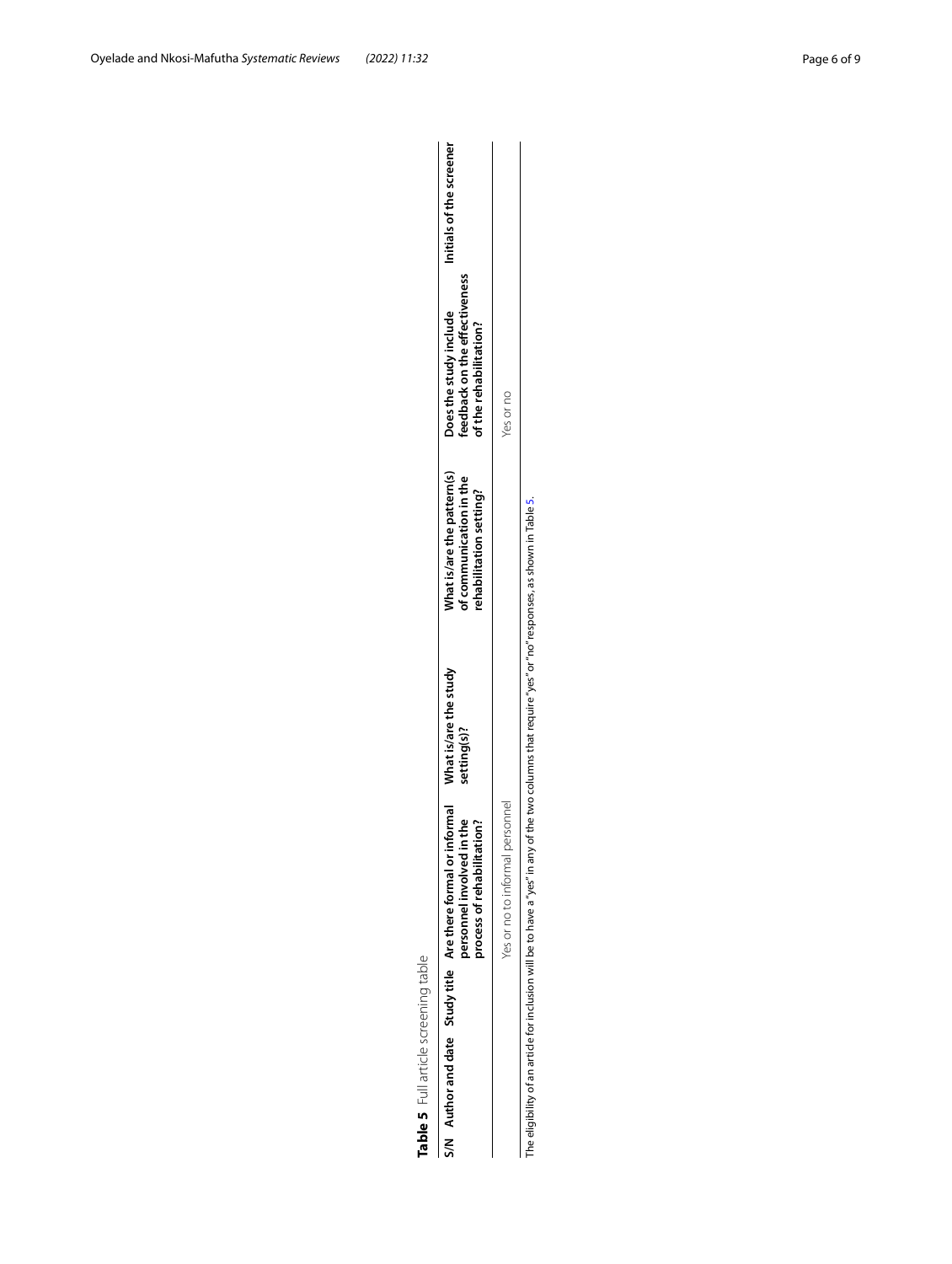#### <span id="page-6-0"></span>**Table 6** Data charting form

Author and date of publication Title of the study The aim of the study Country of the study/location Method/methodology Population/participants ❖ Formal and informal health care providers ❖ Individuals with schizophrenia Research question/objective Study setting/context ❖ Clinical ❖ Community Study design Data collection methods Study limitations/challenges Data analysis Study outcomes/results Signifcant fndings Conclusions/recommendation

each database without modifcation for consistency of the search terms. This stage will only exclude studies that do not include the schizophrenia population or rehabilitation concept. The titles of the resultant pool of studies will be assessed by one of the reviewers (the principal investigator). Titles with the population and concept of the study will be selected. It is important to assess the population because the researcher has a population of interest: individuals with schizophrenia. Therefore, the researcher also has a concept of interest, that is, rehabilitation. Assessing the titles one by one for these two indices, schizophrenia and rehabilitation is necessary to streamline the selected titles to titles of interest. The alternate word for such a concept will also be considered in the title to avoid excluding potentially relevant articles that do not contain schizophrenia and rehabilitation.

The eligible titles will be exported into a storage file (Rayyan QCRI, a systematic reviews web app). The records of the titles screened will be documented as shown in Table [3.](#page-4-1)

The records of the titles screened will be kept in three columns. The first column consists of the keywords inserted into the search space. The second column will record each database where the search was conducted. The last column consists of the number of studies retrieved from each database.

Phase 3: The abstract and full-text screening will be performed by two screeners (the principal investigator and co-investigator) using Rayyan QCRI software. Tables [4](#page-4-0) and [5](#page-5-0) represent the format of tabulation of both screenings. The two reviewers will conduct an independent screening of the abstracts and full texts and compare the results. Rayyan QCRI, a systematic reviews web app generated by the principal investigator during title screening, will be shared with the co-investigator for co-screening. There are discrepancies between the two screeners; they will be resolved by critically looking at the areas of diferences together for resolution and agreement. A third screener will be incorporated in situations where agreement is not reached, and the three reviewers will screen independently. Of the three results, two similar results will be considered. The flow of studies found by searches screened and included in the fnal review will be reported in a PRISMA flow chart and reported according to the PRISMA 2018 guidelines for scoping review [[43\]](#page-8-26).

## **Charting of data**

The data charting form indicated in Table [6](#page-6-0) will be used to assess the basic information in each of the studies. This will be done by two independent reviewers using NVivo. The variables in the charting form are suitable for answering the research questions and will be modifed as deemed ft during the charting process.

## **Collation, summary generation and report writing**

The studies screened for inclusion in this review will be collated in NVivo. The content analysis approach will be used to analyze each of the studies in NVivo. Themes will be derived from the categories of meaning units of each of the studies. The theme derivation will evolve from the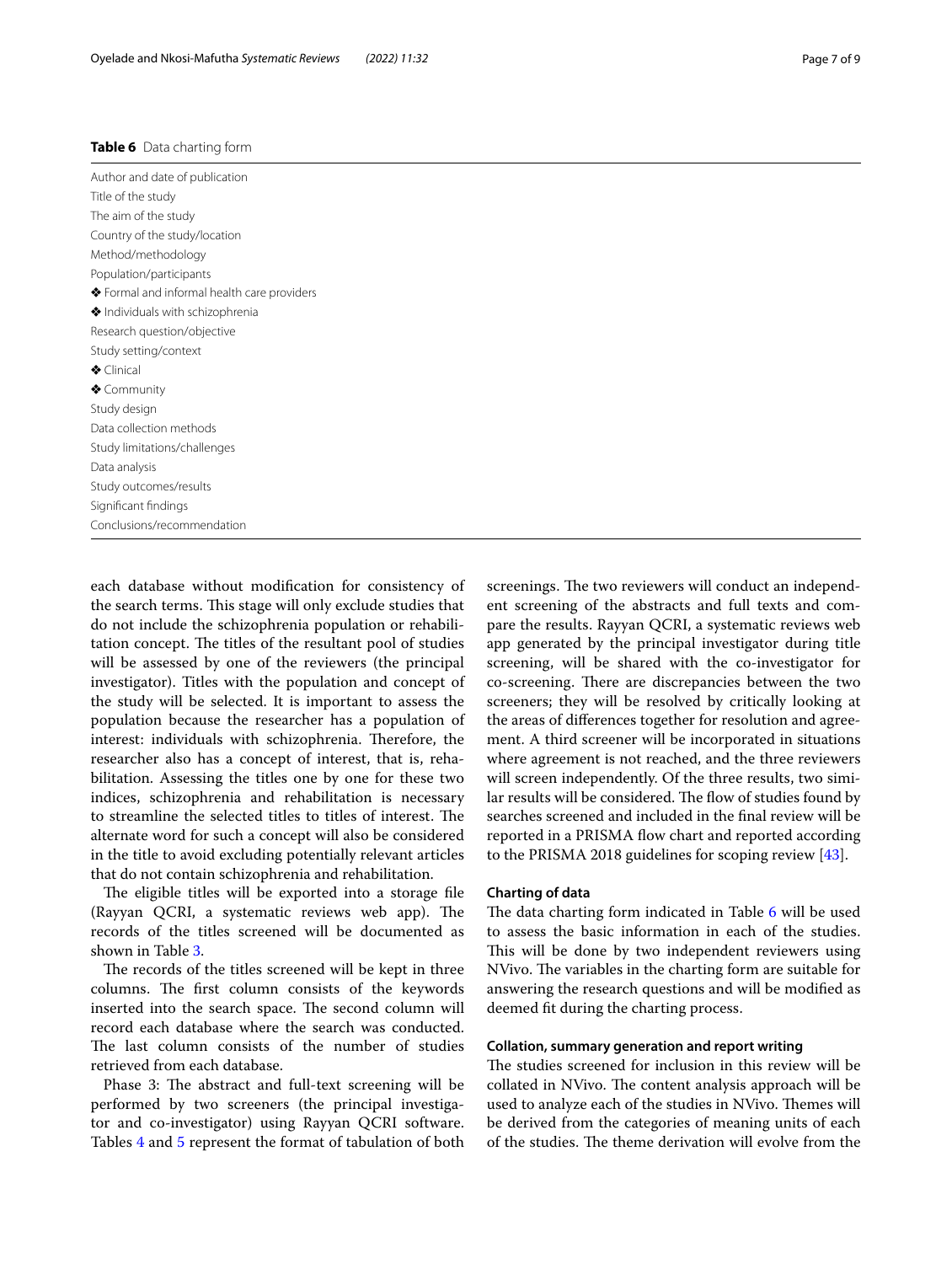## *Risk of bias*

The risk of bias in each of the identified articles will be assessed using the Mixed Method Appraisal Tool  $(MMAT)$  version 2011. The tool will serve as a scientifc assessment instrument for checking the rigour of qualitative methodologies, the validity of quantitative instruments, the suitability of methodologies and the appropriateness of mixed-method approaches [\[44](#page-8-27)]. The principal investigator will use the tool to assess the designs, data collection methods, analytical approaches and their suitability, the presentation of the fndings, the discussion and conclusions derived from the studies that will be included in the scoping review. Doing so is critical for the identifcation of any form of prejudice in the report of articles that will be included in the review.

### *Expected outcome*

Because of the identified need to concentrate effort on the rehabilitation of individuals with schizophrenia, the investigators are interested in knowing the scientifc work that has been performed in terms of the psychosocial rehabilitation of people living with schizophrenia in Sub-Sahara Africa. The scoping review can reveal the gap in rehabilitation in Sub-Saharan Africa and provide information on available strategies. This scoping review will form part of the research questions of the main study that the investigators plan to conduct in the most populous country in Sub-Sahara Africa, Nigeria.

#### **Abbreviations**

PSR: Psychosocial rehabilitation; PCC: Population concept context; MMAT: Mixed Method Appraisal Tool; PRISMA: Preferred Reporting Items for Systematic Reviews and Meta-Analyses.

#### **Protocol registration**

The protocol was registered with the Open Science Framework with registration link/number osf.io/b8ip9.

#### **Authors' contributions**

The manuscript was drafted and designed by O.O. The revision was performed by N.G. Both authors agreed on the protocol submission for publication in an accredited open access journal.

#### **Funding**

This study is supported by the following:

1. The Consortium for Advanced Research Training in Africa (CARTA). CARTA is jointly led by the African Population and Health Research Center and the University of the Witwatersrand and funded by the Carnegie Corporation of New York (Grant No--B 8606.R02), Sida (Grant No:54100113), the DELTAS Africa Initiative (Grant No: 107768/Z/15/Z) and Deutscher Akademischer Austausch‑ dienst (DAAD). The DELTAS Africa Initiative is an independent funding scheme of the African Academy of Sciences (AAS)'s Alliance for Accelerating Excellence in Science in Africa (AESA) and supported by the New Partnership for Africa's Development Planning and Coordinating Agency (NEPAD Agency) with funding from the Wellcome Trust (UK) and the UK government. 2. The Faculty of Health Science, University of the Witwatersrand, South Africa.

Grant Number: 001; 254; 8491102; 5121105000000; 0000000000; 5254

#### **Declaration**

## **Competing interests**

The authors declare that they have no competing interests.

#### **Author details**

<sup>1</sup> Department of Nursing Education, School of Therapeutic Sciences, University of the Witwatersrand, Park Town, Johannesburg, South Africa. <sup>2</sup> Department of Nursing Science, Faculty of Basic Medical Sciences, Obafemi Awolowo University, Ile‑Ife, Osun‑State, Nigeria.

Received: 20 July 2020 Accepted: 7 February 2022<br>Published online: 19 February 2022

#### **References**

- <span id="page-7-0"></span>McCann TV, Renzaho A, Mugavin J, Lubman DI. Stigma of mental illness and substance misuse in sub-Saharan African migrants: a qualitative study. Int J Mental Health Nurs. 2018;27(3):956–65.
- <span id="page-7-1"></span>2. Mantovani N, Pizzolati M, Edge D. Exploring the relationship between stigma and help-seeking for mental illness in African-descended faith communities in the UK. Health Expect. 2017;20(3):373–84.
- <span id="page-7-2"></span>3. Esan O, Appiah-Poku J, Othieno C, Kola L, Harris B, Nortje G, et al. A survey of traditional and faith healers providing mental health care in three Sub-Saharan African countries. Soc Psychiatry Psychiatr Epidemiol. 2019;54(3):395–403.
- <span id="page-7-3"></span>Kessler RC, Aguilar-Gaxiola S, Alonso J, Chatterji S, Lee S, Ormel J, et al. The global burden of mental disorders: an update from the WHO World Mental Health (WMH) surveys. Epidemiologia e Psichiatria Sociale. 2009;18(01):23–33.
- <span id="page-7-4"></span>5. Funk M. Global burden of mental disorders and the need for a comprehensive coordinated response from health and social sectors at the country level, 30(EB130/SR/10), 1-4; 2016.
- <span id="page-7-5"></span>6. Alphs L, Bossie C, Mao L, Lee E, Starr HL. Treatment effect with paliperidone palmitate compared with oral antipsychotics in patients with recent onset versus more chronic schizophrenia and a history of criminal justice system involvement. Early Interv Psychiatry. 2018;12(1):55–65.
- <span id="page-7-6"></span>7. World Health Organization (2004). The global burden of disease, 2004 update. Retrieved from [www.who.int/healthinfo/global\\_burden\\_disease/](http://www.who.int/healthinfo/global_burden_disease/GBD_report_2004update_full.pdf) GBD report 2004update full.pdf
- <span id="page-7-7"></span>8. World Health Organization (2018). International guidelines on healthrelated rehabilitation. Retrieved from [https://www.researchgate.net/.../](https://www.researchgate.net/273139344_WHO_International_Guidelines_on_Health...www.who.int/medicines/areas/validation-without_appendices_2016_05_17.pdf) [273139344\\_WHO\\_International\\_Guidelines\\_on\\_Health...www.who.int/](https://www.researchgate.net/273139344_WHO_International_Guidelines_on_Health...www.who.int/medicines/areas/validation-without_appendices_2016_05_17.pdf) [medicines/areas/.../validation-without\\_appendices\\_2016\\_05\\_17.pdf](https://www.researchgate.net/273139344_WHO_International_Guidelines_on_Health...www.who.int/medicines/areas/validation-without_appendices_2016_05_17.pdf)
- <span id="page-7-8"></span>9. World Health Organisation (2012). Metrics: Disability-adjusted life years: quantifying the burden of mortality and morbidity. Retrieved from [http://](http://www.who.int/healthinfo/global_burden_disease/metrics_daly/en/) [www.who.int/healthinfo/global\\_burden\\_disease/metrics\\_daly/en/](http://www.who.int/healthinfo/global_burden_disease/metrics_daly/en/)
- <span id="page-7-9"></span>10. World Health Organisation (2014). Mental health atlas – World Health Organization. Retrieved from [www.who.int/mental\\_health/evidence/](http://www.who.int/mental_health/evidence/atlas/mental_health_atlas_2014/en/) [atlas/mental\\_health\\_atlas\\_2014/en/](http://www.who.int/mental_health/evidence/atlas/mental_health_atlas_2014/en/)
- <span id="page-7-10"></span>11. Villalobos BT, Ullman J, Krick TW, Alcántara D, Kopelowicz A, López SR. Caregiver criticism, help-giving, and the burden of schizophrenia among Mexican American families. British J Clin Psychol. 2017;56(3):273–85.
- 12. Lee SK, Lin ECL, Chang YF, Shao WC, Lu RB. Psychometric evaluation of family illness perceptions of relatives with schizophrenia. Neuropsychiatry (London). 2018;8(1):102–10.
- <span id="page-7-11"></span>13. Sharma R, Sharma SC, Pradhan SN. Assessing caregiver burden in caregivers of patients with schizophrenia and bipolar afective disorder in Kath‑ mandu Medical College. J Nepal Health Res Council. 2018;15(3):258–63.